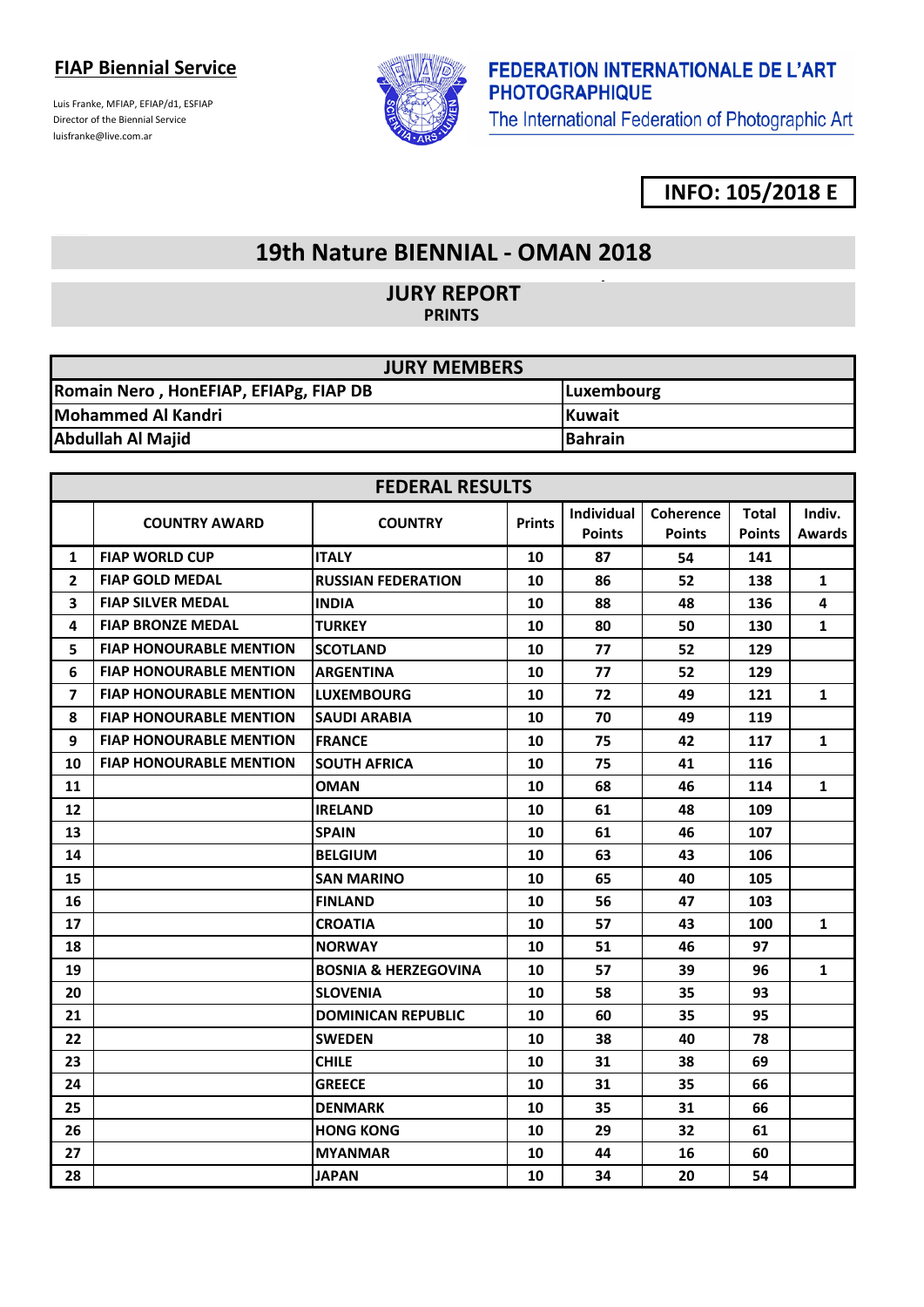Luis Franke, MFIAP, EFIAP/d1, ESFIAP Director of the Biennial Service luisfranke@live.com.ar



### **19th Nature BIENNIAL - OMAN 2018**

#### **JURY REPORT PRINTS**

| <b>INDIVIDUAL RESULTS - FIAP MEDALS</b> |               |                |                            |                             |  |  |
|-----------------------------------------|---------------|----------------|----------------------------|-----------------------------|--|--|
| <b>AWARD</b>                            | <b>AUTHOR</b> |                | <b>COUNTRY</b>             | <b>TITLE</b>                |  |  |
|                                         | <b>NAME</b>   | <b>SURNAME</b> |                            |                             |  |  |
| <b>FIAP GOLD MEDAL</b>                  | Dmitry        | Arkhipov       | <b>IRUSSIAN FEDERATION</b> | Arctic landscape            |  |  |
| <b>FIAP SILVER MEDAL</b>                | <b>DAVID</b>  | ALLEMAND       | <b>IFRANCE</b>             | <b>LAPONE EN VOL</b>        |  |  |
| <b>FIAP SILVER MEDAL</b>                | Dr B K        | Sinha          | <b>IINDIA</b>              | Linoees attacking Wildbeast |  |  |
| <b>FIAP BRONZE MEDAL</b>                | Marko         | <b>GOTAL</b>   | <b>CROATIA</b>             | <b>Stairs in the Fall</b>   |  |  |
| <b>FIAP BRONZE MEDAL</b>                | Baiju         | Patil          | <b>IINDIA</b>              | Indian Fox with Young ones  |  |  |
| <b>FIAP BRONZE MEDAL</b>                | Pramod        | G Shanbhag     | <b>INDIA</b>               | Polar Bear with Kill        |  |  |

| <b>INDIVIDUAL RESULTS - SPECIAL PRIZES</b> |               |                |                                 |                           |  |  |
|--------------------------------------------|---------------|----------------|---------------------------------|---------------------------|--|--|
| <b>AWARD</b>                               | <b>AUTHOR</b> |                | <b>COUNTRY</b>                  | <b>TITLE</b>              |  |  |
|                                            | <b>NAME</b>   | <b>SURNAME</b> |                                 |                           |  |  |
| <b>PSO Gold</b>                            | IK N          | Narayanaswamy  | <b>IINDIA</b>                   | Jackel with Kill          |  |  |
| <b>PSO Silver</b>                          | Charly        | Schleder       | <b>LUXEMBOURG</b>               | Hartland MG15312          |  |  |
| <b>PSO Bronze</b>                          | Dusan         | Vukovic        | <b>BOSNIA &amp; HERZEGOVINA</b> | Beautiful morning 1       |  |  |
| <b>PSO HM</b>                              | Aysen         | KARADENİZ      | <b>TURKEY</b>                   | <b>Winter Preparation</b> |  |  |
| <b>PSO HM</b>                              | <b>ISMAIL</b> | <b>ALFARSI</b> | <b>OMAN</b>                     | IN ACTION                 |  |  |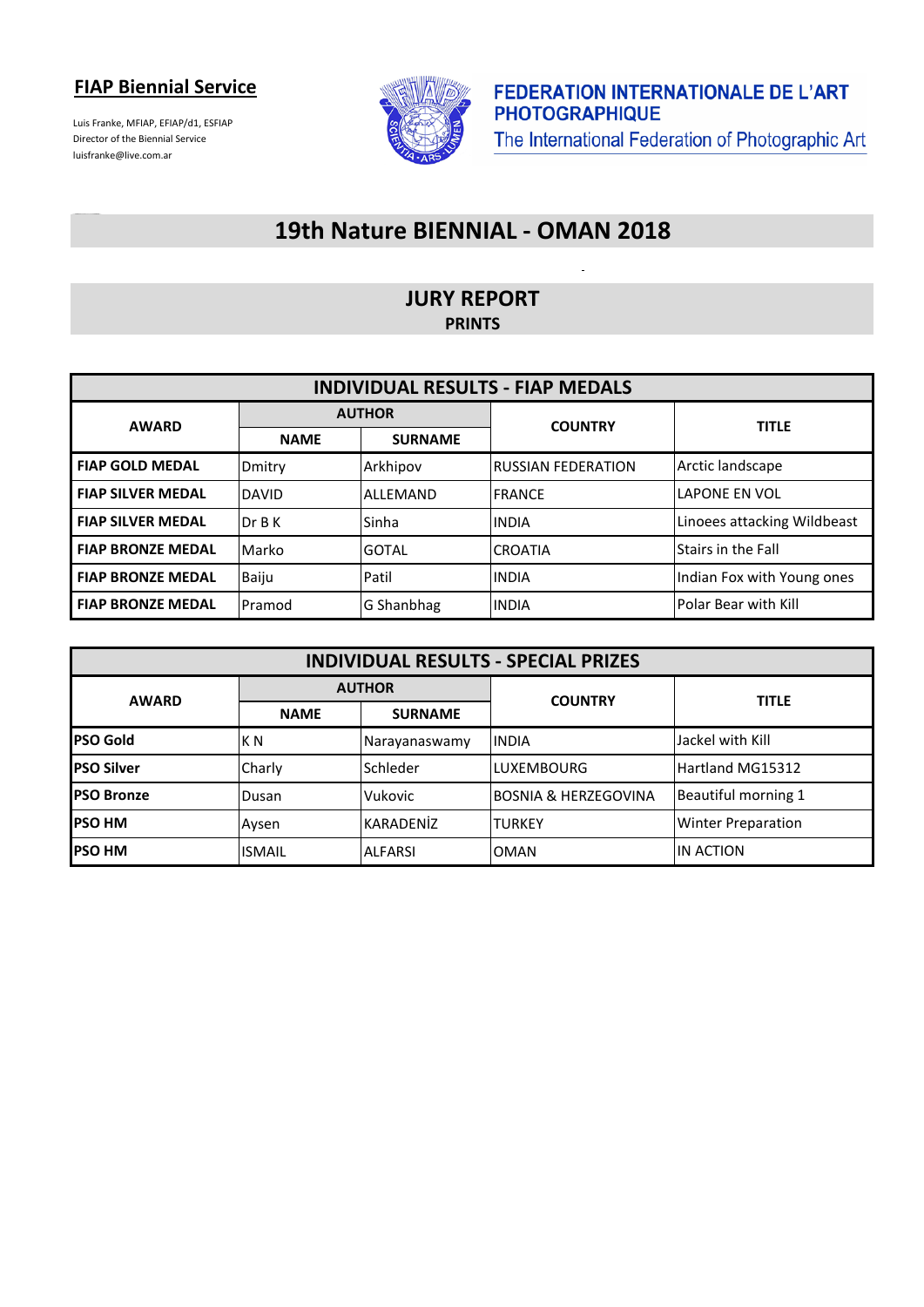Luis Franke, MFIAP, EFIAP/d1, ESFIAP Director of the Biennial Service luisfranke@live.com.ar



### **19th Nature BIENNIAL - OMAN 2018**

**JURY REPORT PRINTS**

|              | <b>AUTHORS OF THE WINNING COUNTRY: Italy</b> |             |                |               |                            |  |  |
|--------------|----------------------------------------------|-------------|----------------|---------------|----------------------------|--|--|
|              | <b>Title: Birds against Birds</b>            |             |                |               |                            |  |  |
|              | <b>AWARD</b>                                 |             | <b>AUTHOR</b>  |               | <b>TITLE</b>               |  |  |
|              |                                              | <b>NAME</b> | <b>SURNAME</b> | <b>POINTS</b> |                            |  |  |
| 1            | <b>FIAP HONOURABLE MENTION</b>               | Flavio      | Bianchedi      | 9             | Kingfisher vs kingfisher   |  |  |
| $\mathbf{2}$ | <b>FIAP HONOURABLE MENTION</b>               | Maurizio    | Bonora         | 8             | Great whit egrets fighting |  |  |
| 3            | <b>FIAP HONOURABLE MENTION</b>               | Luciano     | Piazza         | 11            | Grey herons                |  |  |
| 4            | <b>FIAP HONOURABLE MENTION</b>               | Milko       | Marchetti      | 8             | Svassi in combattimento    |  |  |
| 5            | <b>FIAP HONOURABLE MENTION</b>               | Marco       | Merello        | 8             | Discussioni animate        |  |  |
| 6            | <b>FIAP HONOURABLE MENTION</b>               | Mauro       | Rossi          | 9             | Fight in the air           |  |  |
| 7            | <b>FIAP HONOURABLE MENTION</b>               | Stefano     | Rossi          | 8             | Mobbing                    |  |  |
| 8            | <b>FIAP HONOURABLE MENTION</b>               | Roberto     | Zaffi          | 8             | White tailed eagles fight  |  |  |
| 9            | <b>FIAP HONOURABLE MENTION</b>               | Michele     | Poggi          | 10            | Fight for food             |  |  |
| 10           | <b>FIAP HONOURABLE MENTION</b>               | Pierluigi   | Rizzato        | 8             | Marabou fighting           |  |  |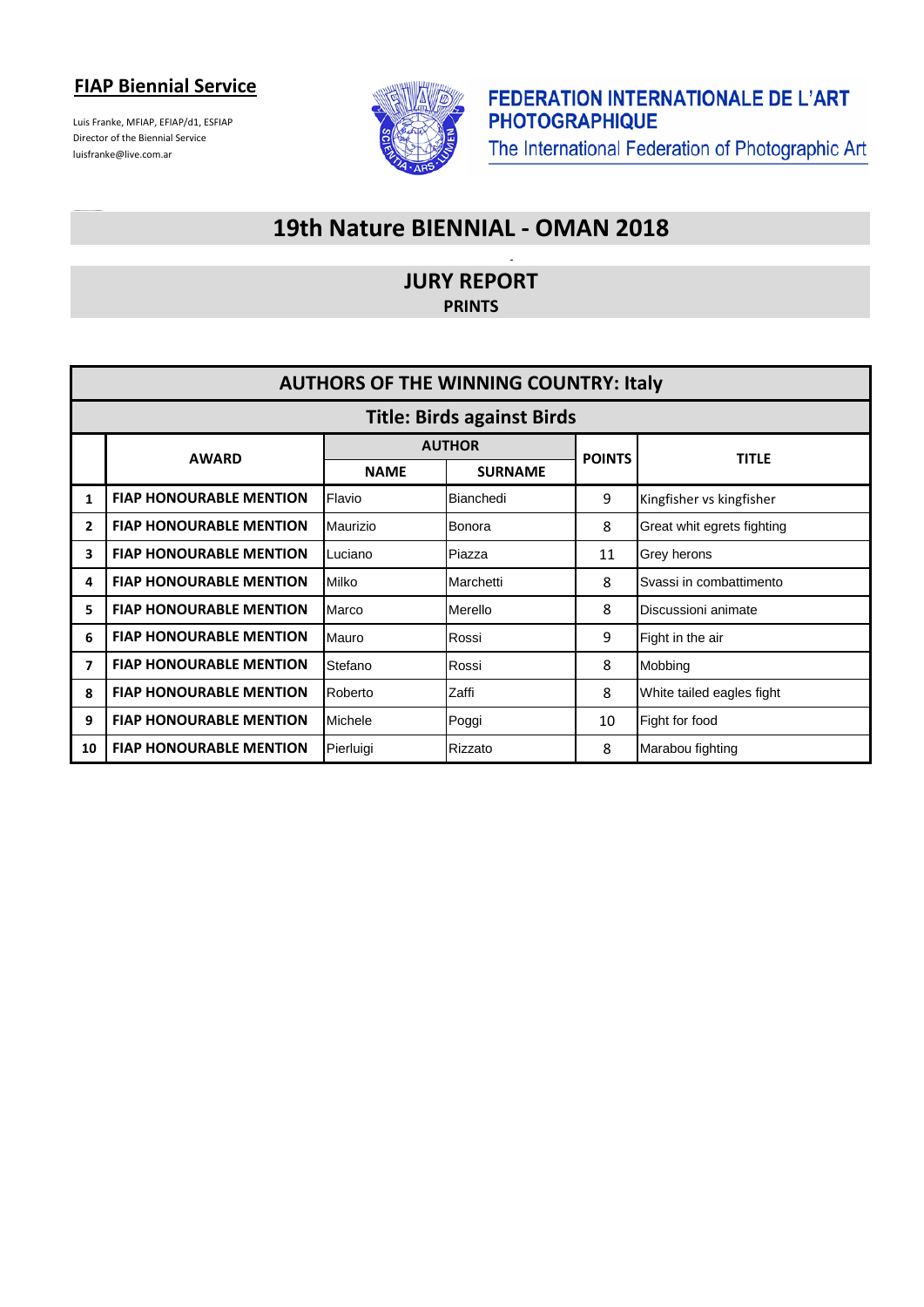Luis Franke, MFIAP, EFIAP/d1, ESFIAP Director of the Biennial Service luisfranke@live.com.ar



 $\overline{a}$ 

## **19th Nature BIENNIAL - OMAN 2018**

#### **JURY REPORT PROJECTED IMAGES**

| <b>JURY MEMBERS</b>                    |                |  |  |  |
|----------------------------------------|----------------|--|--|--|
| Romain Nero, HonEFIAP, EFIAPg, FIAP DB | Luxembourg     |  |  |  |
| Mohammed Al Kandri                     | <b>IKuwait</b> |  |  |  |
| <b>Abdullah Al Majid</b>               | <b>Bahrain</b> |  |  |  |

|                         | <b>FEDERAL RESULTS</b>         |                                 |               |               |                  |               |               |  |
|-------------------------|--------------------------------|---------------------------------|---------------|---------------|------------------|---------------|---------------|--|
|                         | <b>COUNTRY AWARD</b>           |                                 |               | Individual    | <b>Coherence</b> | <b>Total</b>  | Indiv.        |  |
|                         |                                | <b>COUNTRY</b>                  | <b>Images</b> | <b>Points</b> | <b>Points</b>    | <b>Points</b> | <b>Awards</b> |  |
| 1                       | <b>FIAP WORLD CUP</b>          | <b>RUSSIAN FEDERATION</b>       | 20            | 193           | 55               | 248           | $\mathbf{2}$  |  |
| $\overline{2}$          | <b>FIAP GOLD MEDAL</b>         | OMAN                            | 20            | 178           | 54               | 232           |               |  |
| 3                       | <b>FIAP SILVER MEDAL</b>       | <b>SAUDI ARABIA</b>             | 20            | 173           | 48               | 221           | $\mathbf{2}$  |  |
| 4                       | <b>FIAP BRONZE MEDAL</b>       | <b>SOUTH AFRICA</b>             | 20            | 163           | 42               | 205           | 3             |  |
| 5                       | <b>FIAP HONOURABLE MENTION</b> | <b>IFRANCE</b>                  | 20            | 151           | 52               | 203           | $\mathbf{1}$  |  |
| 6                       | <b>FIAP HONOURABLE MENTION</b> | <b>ITALY</b>                    | 20            | 159           | 35               | 194           |               |  |
| $\overline{\mathbf{z}}$ | <b>FIAP HONOURABLE MENTION</b> | <b>INDIA</b>                    | 20            | 146           | 46               | 192           |               |  |
| 8                       | <b>FIAP HONOURABLE MENTION</b> | <b>GREAT BRITAIN</b>            | 20            | 134           | 55               | 189           |               |  |
| 9                       | <b>FIAP HONOURABLE MENTION</b> | <b>SPAIN</b>                    | 20            | 141           | 40               | 181           | $\mathbf{1}$  |  |
| 10                      | <b>FIAP HONOURABLE MENTION</b> | <b>SLOVENIA</b>                 | 20            | 134           | 46               | 180           | $\mathbf{1}$  |  |
| 11                      |                                | <b>LUXEMBOURG</b>               | 20            | 129           | 44               | 173           |               |  |
| 12                      |                                | <b>TURKEY</b>                   | 20            | 123           | 48               | 171           |               |  |
| 13                      |                                | <b>FINLAND</b>                  | 20            | 121           | 44               | 165           |               |  |
| 14                      |                                | <b>BELGIUM</b>                  | 20            | 136           | 26               | 162           |               |  |
| 15                      |                                | <b>ARGENTINA</b>                | 20            | 122           | 39               | 161           |               |  |
| 16                      |                                | <b>SCOTLAND</b>                 | 20            | 122           | 38               | 160           |               |  |
| 17                      |                                | <b>BULGARIA</b>                 | 20            | 130           | 29               | 159           |               |  |
| 18                      |                                | <b>CROATIA</b>                  | 20            | 129           | 26               | 155           | $\mathbf{1}$  |  |
| 19                      |                                | <b>IRELAND</b>                  | 20            | 115           | 40               | 155           |               |  |
| 20                      |                                | <b>EGYPT</b>                    | 20            | 128           | 23               | 151           |               |  |
| 21                      |                                | <b>BELARUS</b>                  | 20            | 126           | 24               | 150           |               |  |
| 22                      |                                | <b>MYANMAR</b>                  | 20            | 121           | 26               | 147           |               |  |
| 23                      |                                | <b>SWEDEN</b>                   | 20            | 104           | 42               | 146           |               |  |
| 24                      |                                | <b>NETHERLANDS</b>              | 20            | 98            | 47               | 145           |               |  |
| 25                      |                                | <b>NORWAY</b>                   | 20            | 94            | 50               | 144           |               |  |
| 26                      |                                | <b>BRAZIL</b>                   | 20            | 109           | 19               | 128           |               |  |
| 27                      |                                | <b>DOMINCAN REPUBLIC</b>        | 20            | 94            | 27               | 121           |               |  |
| 28                      |                                | JAPAN                           | 20            | 76            | 43               | 119           |               |  |
| 29                      |                                | <b>BOSNIA &amp; HERZEGOVINA</b> | 20            | 95            | 21               | 116           |               |  |
| 30                      |                                | <b>CHILE</b>                    | 20            | 73            | 36               | 109           |               |  |
| 31                      |                                | <b>GREECE</b>                   | 20            | 64            | 31               | 95            |               |  |
| 32                      |                                | <b>DENMARK</b>                  | 20            | 67            | 27               | 94            |               |  |
| 33                      |                                | <b>MAURITIUS</b>                | 16            | 43            | 39               | 82            |               |  |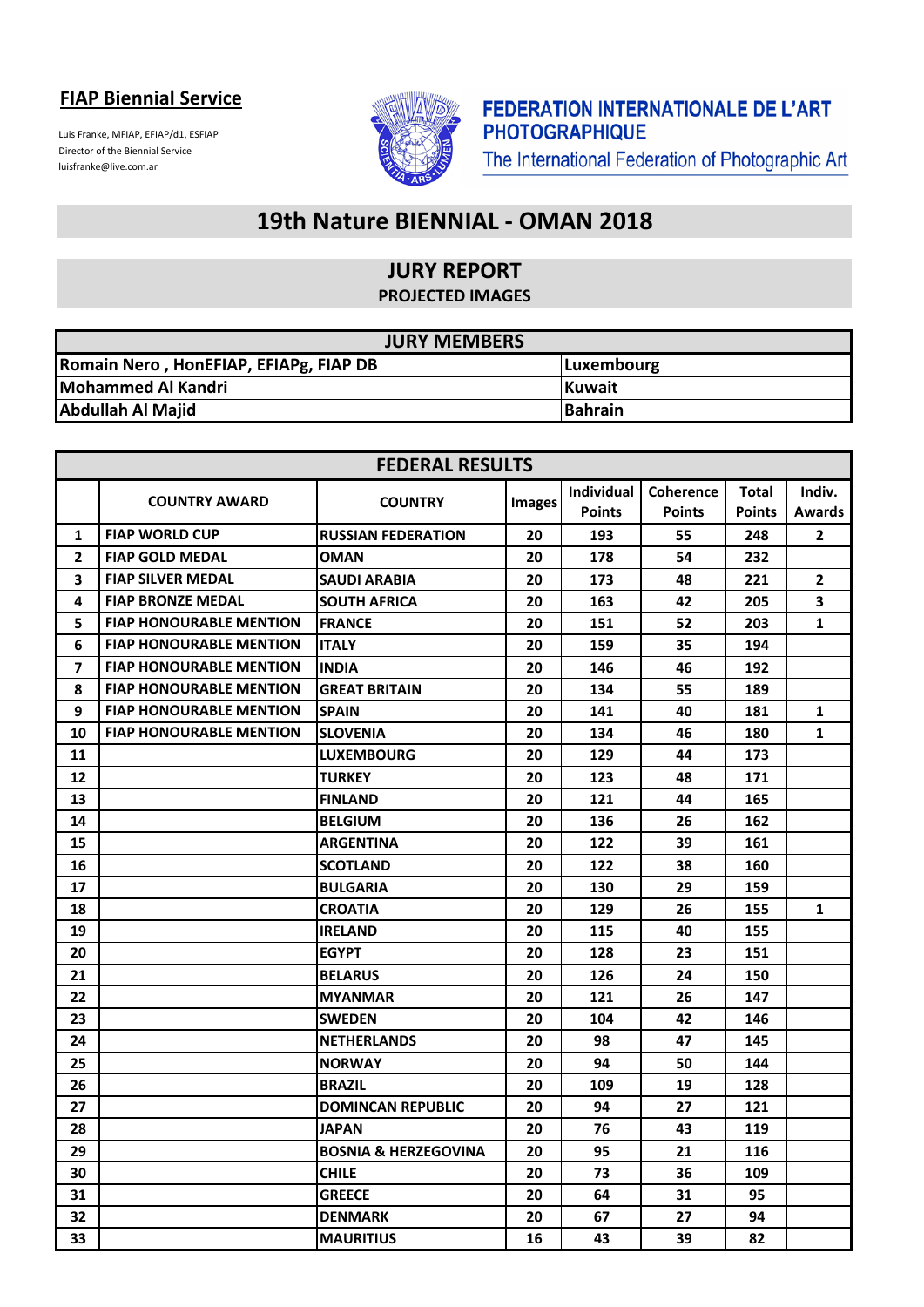Luis Franke, MFIAP, EFIAP/d1, ESFIAP Director of the Biennial Service luisfranke@live.com.ar



 $\ddot{\phantom{a}}$ 

## **19th Nature BIENNIAL - OMAN 2018**

#### **JURY REPORT PROJECTED IMAGES**

| <b>INDIVIDUAL RESULTS - FIAP MEDALS</b> |               |                 |                            |                      |  |
|-----------------------------------------|---------------|-----------------|----------------------------|----------------------|--|
| <b>AWARD</b>                            | <b>AUTHOR</b> |                 | <b>COUNTRY</b>             | <b>TITLE</b>         |  |
|                                         | <b>NAME</b>   | <b>SURNAME</b>  |                            |                      |  |
| <b>FIAP GOLD MEDAL</b>                  | Daniel        | Korzhonov       | <b>IRUSSIAN FEDERATION</b> | Greenland. Disco Bay |  |
| <b>FIAP SILVER MEDAL</b>                | Petar         | <b>SABOL</b>    | <b>CROATIA</b>             | Smash it             |  |
| <b>FIAP SILVER MEDAL</b>                | Tony          | <b>CROCETTA</b> | <b>FRANCE</b>              | <b>IELLE Y COURT</b> |  |
| <b>FIAP BRONZE MEDAL</b>                | Juan          | Gil Raga        | <b>SPAIN</b>               | Oso en iceberg       |  |
| <b>FIAP BRONZE MEDAL</b>                | Mosa          | Akkour          | <b>SAUDI ARABIA</b>        | Camel Shadow         |  |
| <b>FIAP BRONZE MEDAL</b>                | Benniw        | Vivier          | <b>SOUTH AFRICA</b>        | Golden jump          |  |

| <b>INDIVIDUAL RESULTS - SPECIAL PRIZES</b> |              |                |                           |                         |  |  |
|--------------------------------------------|--------------|----------------|---------------------------|-------------------------|--|--|
| <b>AWARD</b>                               |              | <b>AUTHOR</b>  | <b>TITLE</b>              |                         |  |  |
|                                            | <b>NAME</b>  | <b>SURNAME</b> | <b>COUNTRY</b>            |                         |  |  |
| <b>PSO Gold</b>                            | <b>Dries</b> | Fourie         | <b>SOUTH AFRICA</b>       | lFear                   |  |  |
| <b>PSO Silver</b>                          | Maxim        | Slastnikov     | <b>RUSSIAN FEDERATION</b> | Dragons of Riisitunturi |  |  |
| <b>IPSO Bronze</b>                         | Aleš         | Komovec        | <b>SLOVENIA</b>           | <b>Red Wall</b>         |  |  |
| <b>PSO HM</b>                              | Ahmad        | Al Qasem       | <b>SAUDI ARABIA</b>       | <b>Ker</b>              |  |  |
| <b>PSO HM</b>                              | Jan          | Jacobs         | <b>SOUTH AFRICA</b>       | Eagle and the fox       |  |  |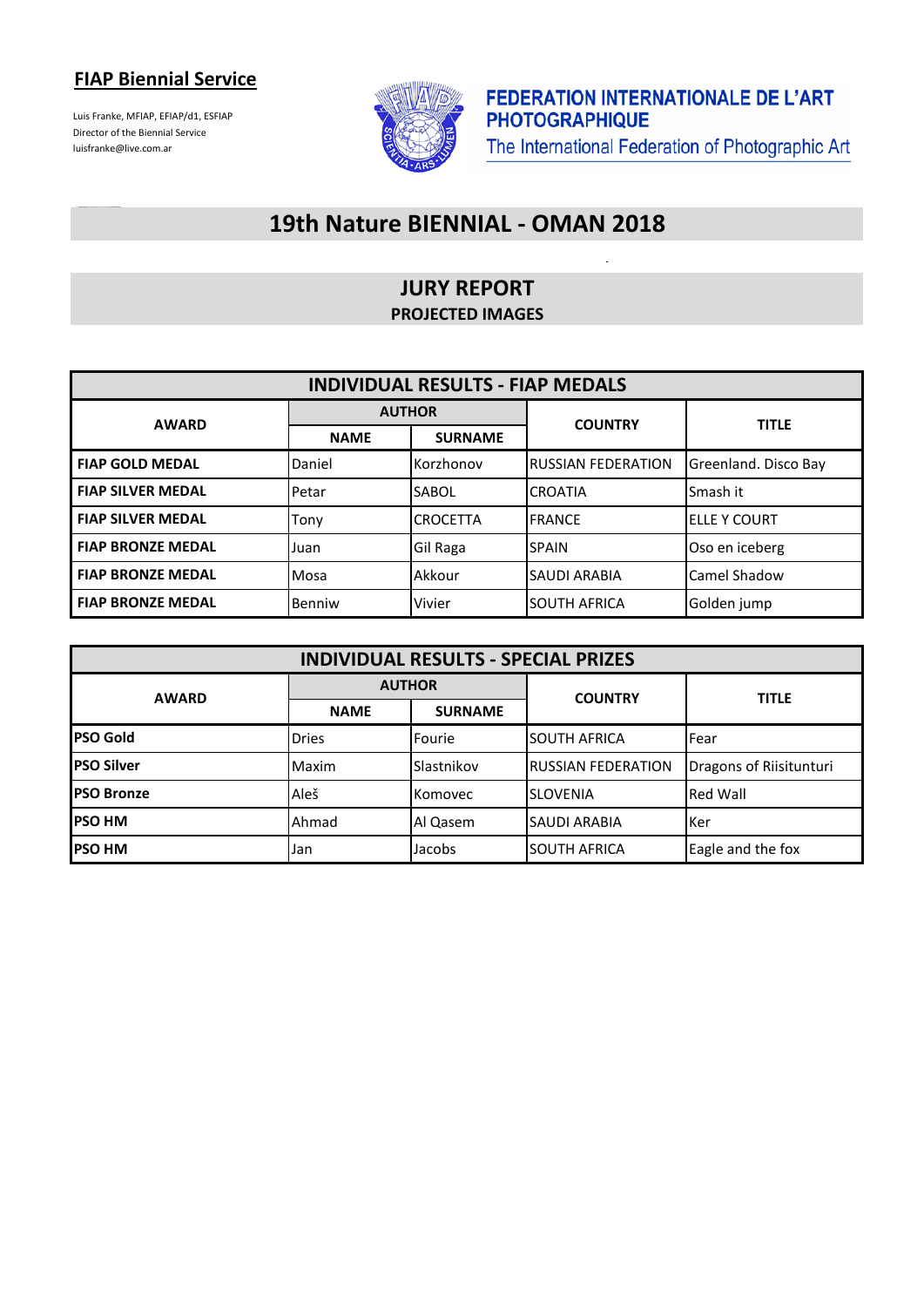Luis Franke, MFIAP, EFIAP/d1, ESFIAP Director of the Biennial Service luisfranke@live.com.ar



**FEDERATION INTERNATIONALE DE L'ART PHOTOGRAPHIQUE** The International Federation of Photographic Art

### **19th Nature BIENNIAL - OMAN 2018**

#### **JURY REPORT PROJECTED IMAGES**

| <b>AUTHORS OF THE WINNING COUNTRY: Russian Federation</b> |                                       |                |                |                |                               |  |
|-----------------------------------------------------------|---------------------------------------|----------------|----------------|----------------|-------------------------------|--|
|                                                           | <b>Title: Landscapes of the World</b> |                |                |                |                               |  |
|                                                           | <b>AWARD</b>                          |                | <b>AUTHOR</b>  | <b>POINTS</b>  | <b>TITLE</b>                  |  |
|                                                           |                                       | <b>NAME</b>    | <b>SURNAME</b> |                |                               |  |
| 1                                                         | <b>FIAP HONOURABLE MENTION</b>        | Andrey         | Grachev        | 6              | The velvet Urals              |  |
| 2                                                         | <b>FIAP HONOURABLE MENTION</b>        | Andrey         | Bazanov        | 8              | Northern luminescence         |  |
| 3                                                         | <b>FIAP HONOURABLE MENTION</b>        | Andrey         | Bazanov        | 10             | Foggy lake                    |  |
| 4                                                         | <b>FIAP HONOURABLE MENTION</b>        | Marat          | Akhmetvaleev   | 10             | Are born under thunder sounds |  |
| 5                                                         | <b>FIAP HONOURABLE MENTION</b>        | Andrey         | Grachev        | 9              | Country Ergaki                |  |
| 6                                                         | <b>FIAP HONOURABLE MENTION</b>        | Eduard         | Kutygin        | 6              | Storm in the Gobi Desert      |  |
| 7                                                         | <b>FIAP HONOURABLE MENTION</b>        | Vadim          | <b>Balakin</b> | 11             | Lofoten                       |  |
| 8                                                         | <b>FIAP HONOURABLE MENTION</b>        | Sergey         | Anisimov       | 10             | Ice of Greenland              |  |
| 9                                                         | <b>FIAP HONOURABLE MENTION</b>        | Daniel         | Korzhonov      | 13             | Antarctica                    |  |
| 10                                                        | <b>FIAP HONOURABLE MENTION</b>        | Daniel         | Korzhonov      | 15             | Greenland. Disco Bay          |  |
| 11                                                        | <b>FIAP HONOURABLE MENTION</b>        | Alexey         | Suloyev        | 9              | Aloft of Mars USA Arizona     |  |
| 12                                                        | <b>FIAP HONOURABLE MENTION</b>        | Alexey         | Suloyev        | 10             | Moon landscape                |  |
| 13                                                        | <b>FIAP HONOURABLE MENTION</b>        | Evgeny         | Sayfutdinov    | 10             | Ice caves of Baikal           |  |
| 14                                                        | <b>FIAP HONOURABLE MENTION</b>        | Marat          | Akhmetvaleev   | 8              | <b>Big Uvan</b>               |  |
| 15                                                        | <b>FIAP HONOURABLE MENTION</b>        | Maxim          | Slastnikov     | 13             | Dragons of Riisitunturi       |  |
| 16                                                        | <b>FIAP HONOURABLE MENTION</b>        | Dmitry         | Kochergin      | 11             | Moonlight Sonata              |  |
| 17                                                        | <b>FIAP HONOURABLE MENTION</b>        | <b>Mikhail</b> | <b>Turkeev</b> | 11             | Breath of winter              |  |
| 18                                                        | <b>FIAP HONOURABLE MENTION</b>        | Oleg           | Astakhov       | $\overline{7}$ | Awakening                     |  |
| 19                                                        | <b>FIAP HONOURABLE MENTION</b>        | Vladimir       | Alekseev       | 6              | Iceberg in the fog            |  |
| 20                                                        | <b>FIAP HONOURABLE MENTION</b>        | Vladimir       | Alekseev       | 10             | Colors of Patagonia           |  |